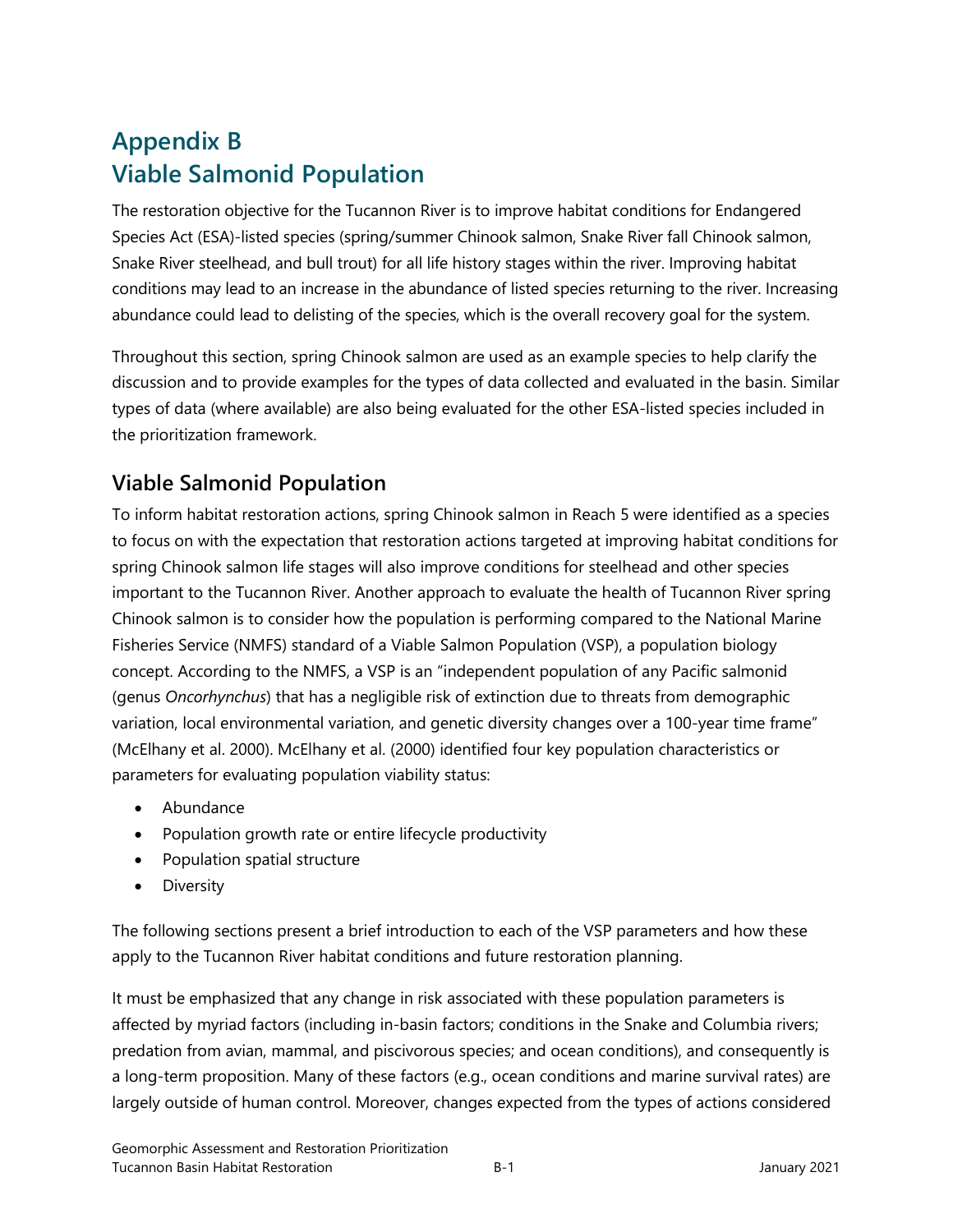in this report are most likely to occur on a generational scale; the likelihood is low that there would be detectable changes in the near future. Also, there is uncertainty associated with the Tucannon River supplemental hatchery program that may affect the spring Chinook salmon population in ways that may not be well understood.

#### *Abundance*

Population size is perhaps the most straightforward measure of the VSP parameters and is an important consideration in estimating extinction risk. All other factors being equal, a population at low abundance is intrinsically at greater risk of extinction than is a larger one. The primary drivers of this increased risk are the many processes that regulate population dynamics, particularly those that operate differently on a relatively small population, such as Tucannon River spring Chinook salmon. Examples include environmental variation and catastrophes, demographic stochasticity (intrinsic random variability in population size), selected genetic processes (e.g., inbreeding depression), and deterministic density effects. Although the negative interaction between abundance and productivity may protect some small populations, there is obviously a point below which a population is unlikely to persist (McElhany et al. 2000).

Tucannon River spring Chinook populations spawn exclusively in the mainstem Tucannon River with the majority of spawning occurring from just above the mouth of Sheep Creek (RM 52) downstream to about King Grade (RM 21). Average annual spawning for the past 20 years (1998 to 2018) is 181 redds, with 55% of these being natural spawners and 45% hatchery-origin fish (Gallinat and Kiefel 2019). Average annual spawning for the past 10 years (2009 to 2018) is 211 redds, with 49% of these being natural spawners and 51% hatchery-origin fish (Gallinat and Kiefel 2019). Natural-origin returns have dropped off considerably in the last 4 years and are similar to those experienced in the mid to late 1990s (Figure B-1).

Between 1985 and 2019, the annual returns of natural-origin spring Chinook salmon to the Tucannon River ranged from near zero to approximately 1,450 adults; the high of 1,443 returning adults occurred in 2010 and the low of 3 returning natural-origin spawners occurred in 1999 (Figure B-1; Gallinat and Kiefel 2019; Bumgarner 2019, personal communication). The 10-year geometric mean abundance has varied between approximately 100 and 600 returning adults. The Interior Columbia Technical Recovery Team (ICTRT) estimated that the minimum abundance threshold of returning adults is 750, with the current average of 292 (Gallinat and Kiefel 2019; Bumgarner 2019, personal communication).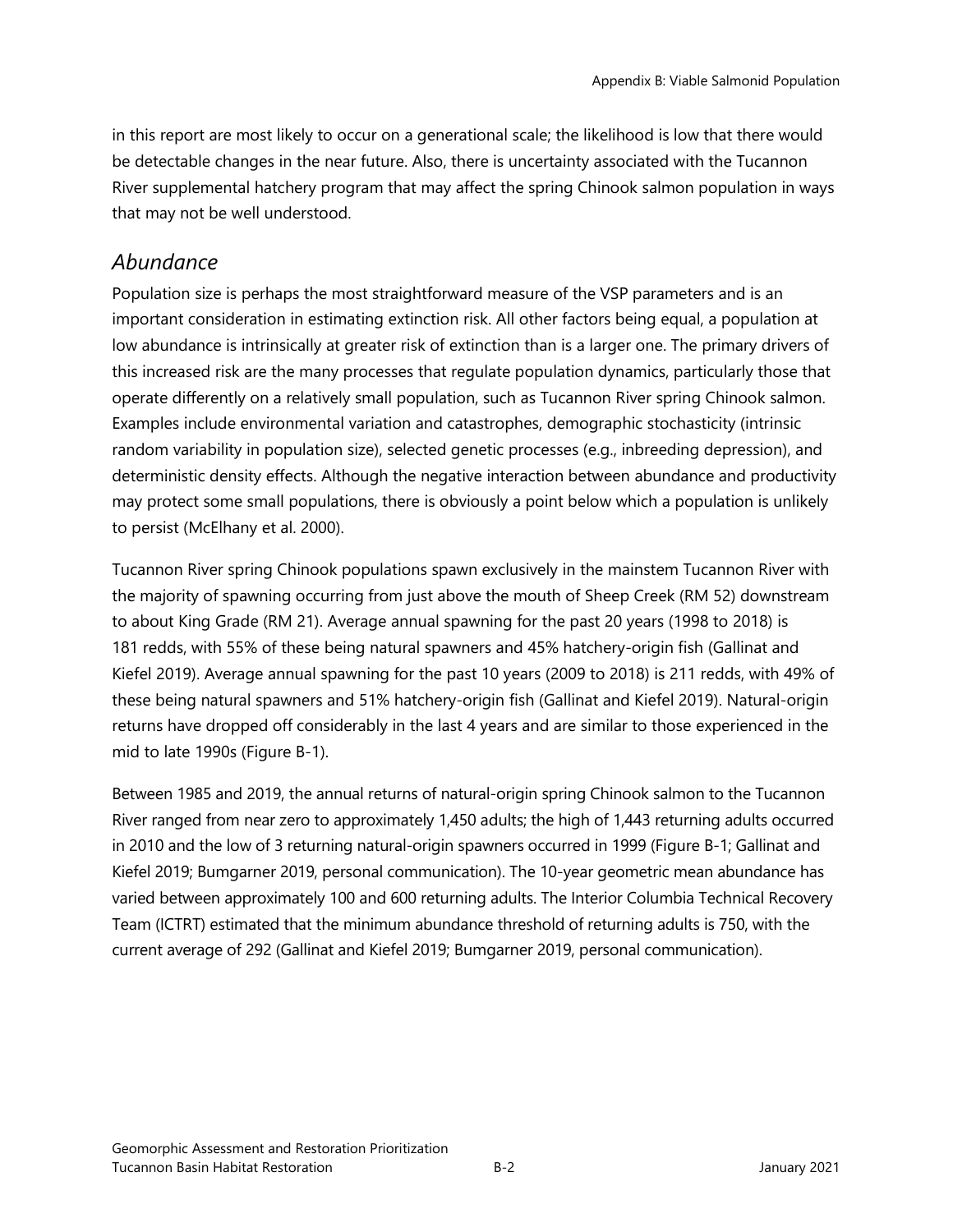

### *Lifecycle Productivity*

Population growth rate  $(\lambda)$  or productivity over the entire lifecycle is a key measure of population performance in a species' habitat. In simple terms, it describes the degree to which a population is replacing itself. A population growth rate of 1 ( $\lambda$  = 1.0) means that a population is exactly replacing itself (one spawner produces one spawner in the next generation), whereas a  $\lambda$  = 0.71 (the  $\lambda$  value determined in the Tucannon River for spring Chinook salmon) means that the population is declining at a rate of 29% annually—a trend that is obviously not sustainable in the long term (Figure B-2). Recruits per spawner are often less than one, with 19 of 30 (63%) years below the replacement level (Gallinat and Kiefel 2019). The population has experienced brief periods of high productivity in the late 1990s and mid-2000s, but only 5 of the last 30 years (17%) have been above both TRT minimum threshold values. The Technical Review Team estimated that an R/S of 1.8 is needed for an extinction risk of less than 5% and an R/S of 2.1 is needed for an extinction risk of less than 1% (highly viable criteria) (SRSRB 2011).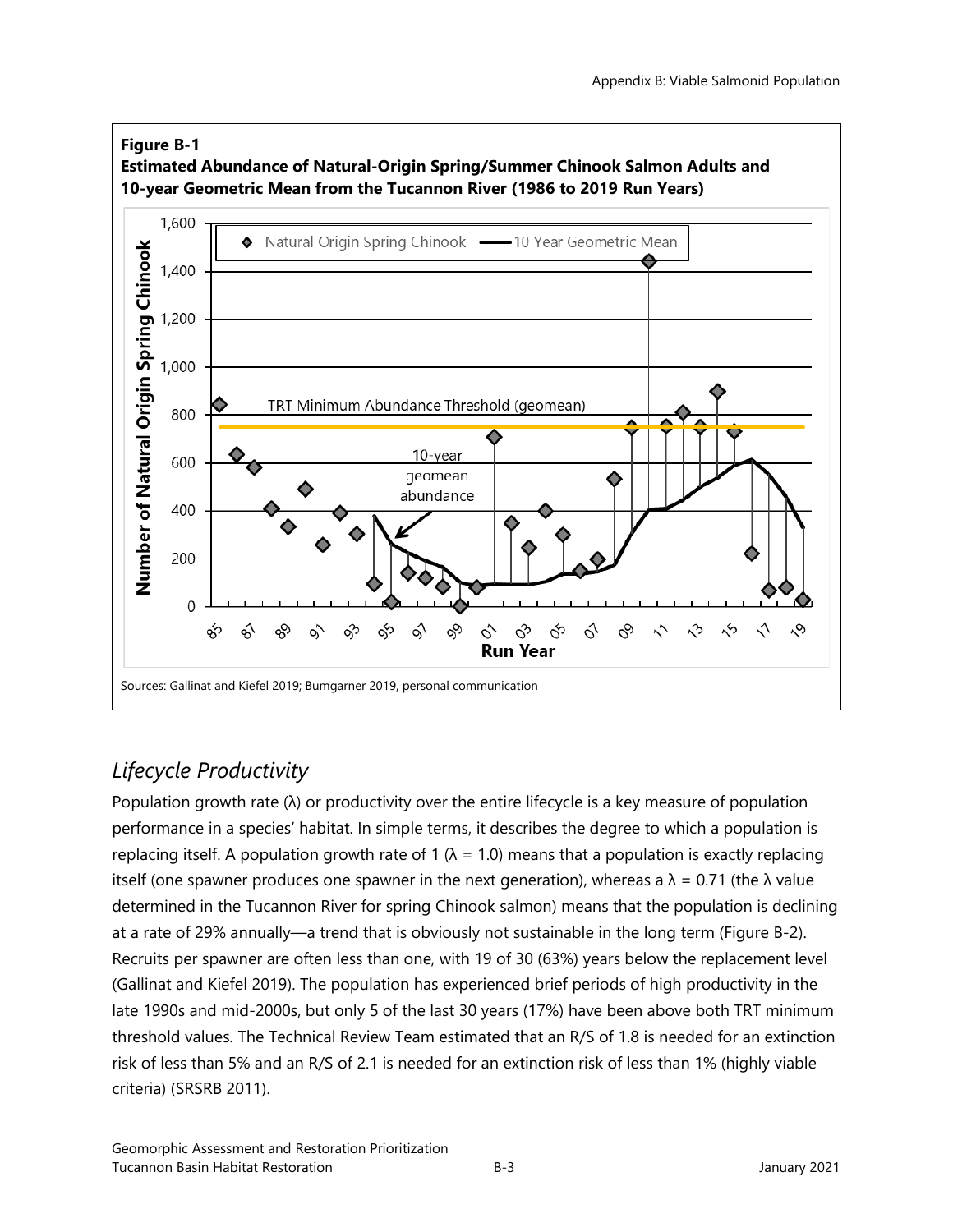

The causes for the low R/S are not precisely known and likely include multiple factors that are difficult to quantify, such as potential effects from habitat conditions and habitat capacity (WDFW 2011). Hatchery supplementation, the Columbia and Snake rivers, predation, harvest, and ocean conditions are also factors of the R/S value.

#### *Spatial Structure*

Spatial structure, as the term suggests, refers to the geographic distribution of individuals in a population unit and the processes that generate that distribution. Distributed populations that interact genetically are often referred to as a metapopulation. Although the spatial distribution of a population, and thus its metapopulation structure, is influenced by many factors, none are perhaps as important as the quantity, quality, and distribution of habitat. One way to think about the importance or value of a broad geospatial distribution is to consider that in the presence of such a distribution, a population is less likely to go extinct from a localized catastrophic event or localized environmental perturbations (McElhany et al. 2000).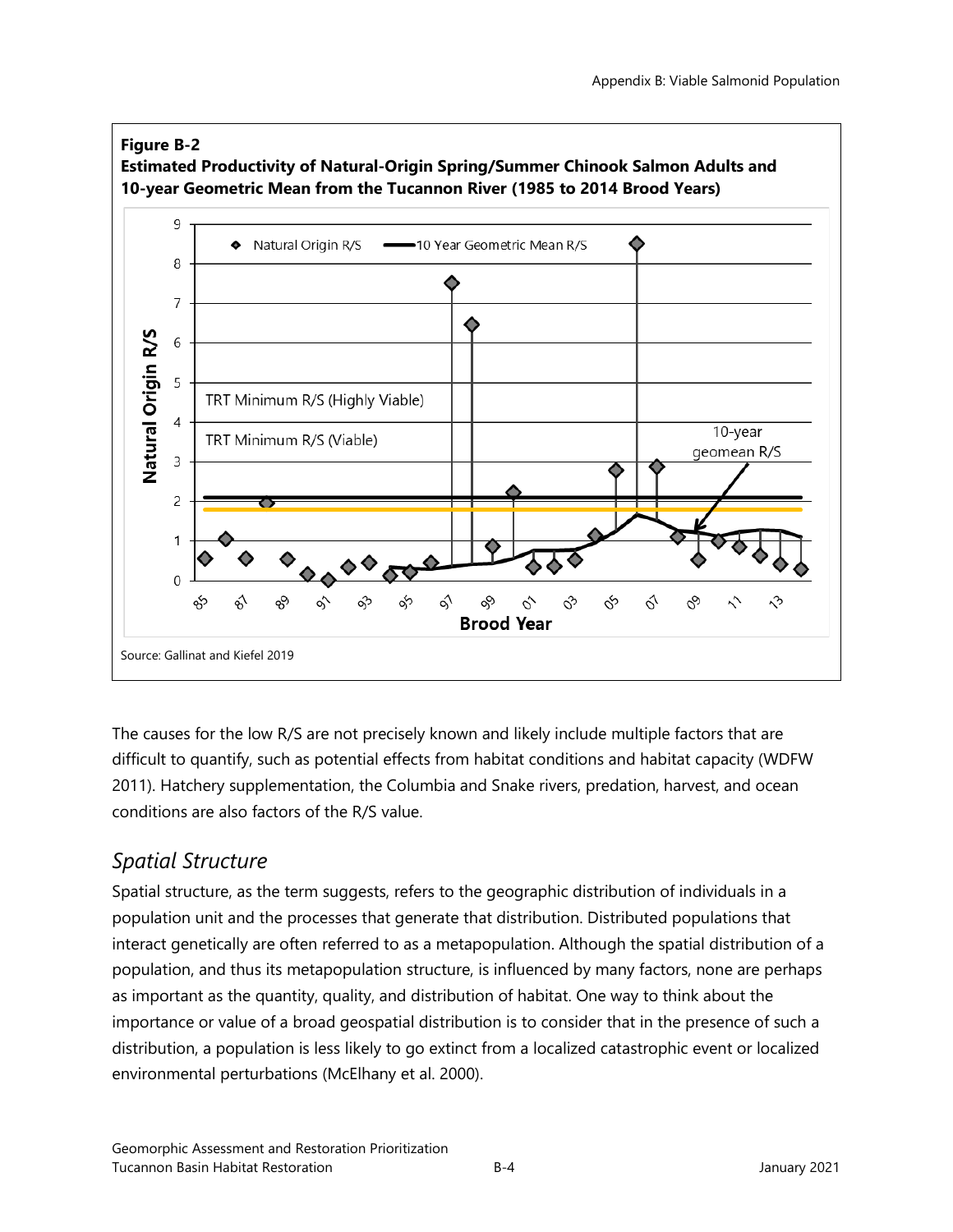Spatial distribution (of spawning and summer rearing) of spring Chinook salmon in the Tucannon River is primarily restricted to the area upstream of Marengo (RM 25) to the headwaters, yet historically it is presumed that spring Chinook salmon spawned and reared at least down to Pataha Creek, near RM 12.5 (Gallinat and Ross 2011).

Per Table B-1, it is noteworthy that approximately 97% of the spring Chinook salmon spawning documented over the past 30 years occurs between RM 26.9 (Marengo Bridge) and RM 58.3 (about 3 miles above Sheep Creek), recognizing that spawning near the headwaters may have occurred historically at a higher density than is currently occurring (WDFW 2011). This is like due to the implementation of the hatchery program in the mid-1980s, which removed wild-origin spawners to begin the program, and likely shifted the overall spawning distribution because of hatchery fish homing to either the Tucannon Fish Hatchery or Curl Lake acclimation pond where hatchery fish have been released.

| <b>Section</b>           | <b>River km</b><br>(Rkm) | <b>River mile</b><br>(RM) | <b>Percent of</b><br><b>Total Redds</b> | Average<br><b>Redds</b> | <b>Redds per</b><br><b>Rkm</b> | <b>Redds per</b><br><b>RM</b> |
|--------------------------|--------------------------|---------------------------|-----------------------------------------|-------------------------|--------------------------------|-------------------------------|
| Mouth to Marengo (Lower) | $0 - 20.1$               | $0 - 13.6$                | 1.7                                     | 2.7                     | 0.1                            | 0.2                           |
| Marengo                  | $20.1 - 39.9$            | 13.6–26.9                 | 1.0                                     | 1.6                     | 0.1                            | 0.1                           |
| Hartsock                 | $39.9 - 55.5$            | $26.9 - 37.5$             | 19.2                                    | 31.0                    | 2.0                            | 2.9                           |
| <b>HMA</b>               | $55.5 - 74.5$            | $37.5 - 50.3$             | 64.0                                    | 103.2                   | 5.4                            | 8.1                           |
| Wilderness               | 74.5-86.3                | $50.3 - 58.3$             | 14.1                                    | 22.7                    | 1.9                            | 2.7                           |

#### **Table B-1 Spring/Summer Chinook Redd Distribution in the Tucannon River (1985 to 2019)**

Notes:

1. 1985 to 2018 data are from Gallinat and Kiefel (2019). Data from 2019 were added in by Joe Bumgarner (WDFW), personal communication.

2. Rkm and RM differ slightly; RM shown were developed for the current scope of work and have been compared to Rkm primarily based on landmarks (bridges, property boundaries) for consistency.

3. Local biologists believe that all or most of the redds found in the lowest section are likely strays from other Snake River spring/summer populations that come into the river late as spawning time is near its end, and do not necessarily represent "true" Tucannon River stock returns. However, few carcasses have ever been recovered to document this.

# *Life History Diversity*

Biological diversity within and among populations of salmon is generally considered important for three reasons (McElhany et al. 2000):

- Diversity of life history patterns is associated with the use of a wider array of habitats.
- Diversity protects a species against short-term spatial and temporal changes in the environment.
- Genetic diversity is the so-called raw material for adapting to long-term environmental change.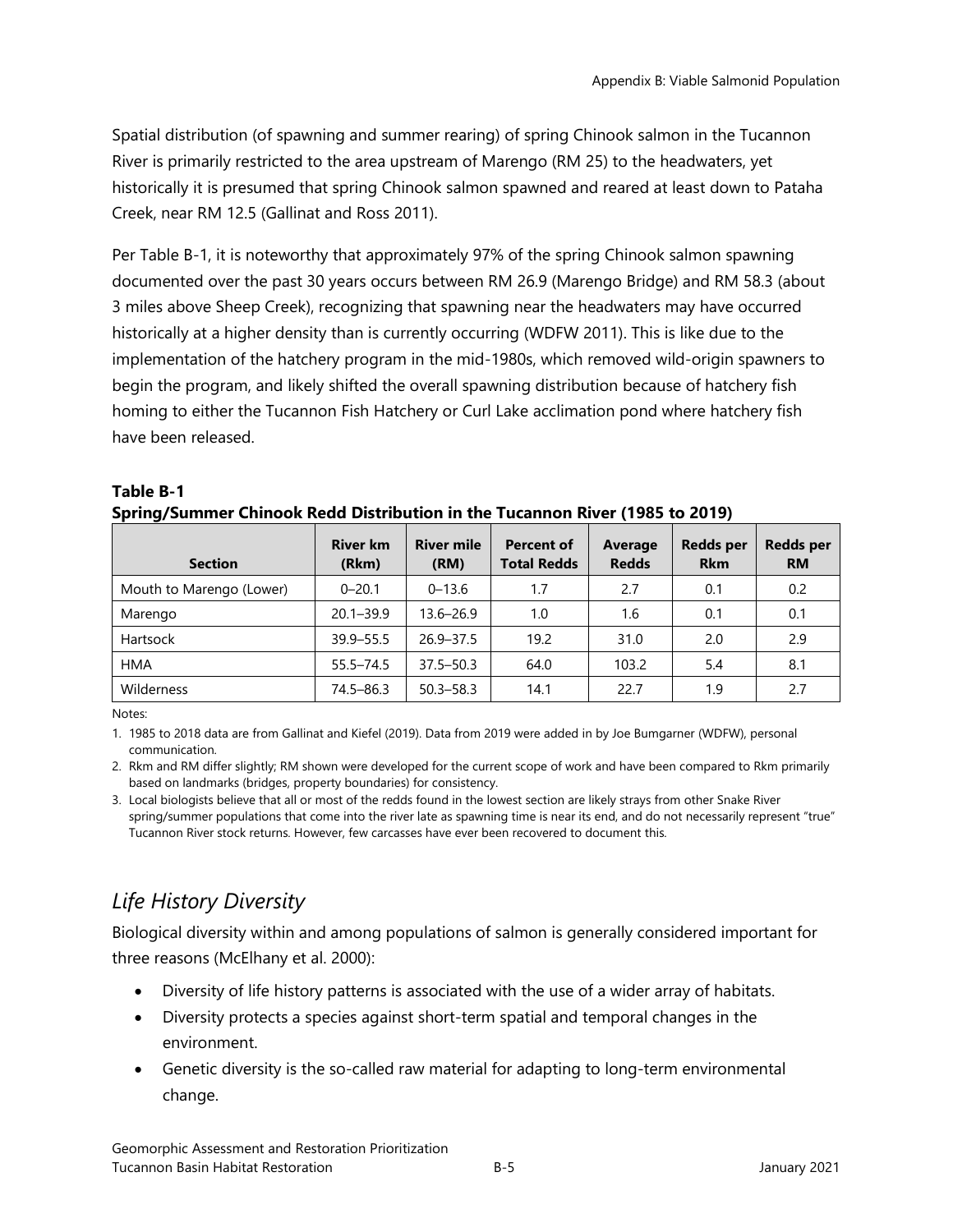The latter two reasons are often described as nature's way of hedging its bets—a mechanism for dealing with the inevitable fluctuations in environmental conditions—in the long and short terms. With respect to diversity, more is better to minimize the risk of extinction.

Current life history diversity of Tucannon River spring Chinook salmon is presumed to reflect historical life history diversity, with the majority of juveniles emerging from the gravel in spring, rearing for one summer and one winter, and then out-migrating as 1-year-old smolts in the spring. Of interest is the apparent lack of winter-rearing habitat and channel complexity (e.g., side channels, back water, and pools) that support juvenile fish. Existing data demonstrate that the largest mortality occurs between egg and smolt, with the majority of the mortality occurring between egg and parr; it is alarming that, from brood year 1983 to brood year 2003, on average less than 6% of spring Chinook salmon survived from egg to smolt (Gallinat and Ross 2010).

### **Restoration Expectations Related to Viable Salmonid Population Goals**

#### *Abundance*

Population abundance is a key parameter used to assess the status of a stock and evaluate trends in stock improvement or decline. Abundance is also useful in identifying critical population dynamics that can be used to identify success in restoring a stock or levels at which extinction risk is high and the level of attention given to restoration be increased. Collectively proposed restoration actions in the Tucannon River are intended to improve abundance holistically; hence, no restoration action proposed in this report is targeting abundance specifically.

#### *Lifecycle Productivity*

As presented and referenced in this document, previous studies have identified degraded habitat conditions and juvenile carrying capacity as primary causes for the low R/S ratio currently observed in the Tucannon River. Therefore, proposed restoration actions are highly focused on addressing limitations to productivity. The largest mortality occurs between egg and smolt, with the majority of the mortality occurring between egg and parr (SRSRB 2006). In addition, WDFW data indicate that smolt production generally increases with an increase in adult returns in the basin, although a carrying capacity issue may exist above approximately 200 female spawners (Gallinat and Ross 2010). Spawning and incubation for spring Chinook salmon begins in late August and continues through March, with fry developing to parr through June. This timeline represents a large range in hydrologic conditions and habitats used by Chinook salmon; prioritizing specific time periods and associated habitats is necessary to target critical lifecycle periods affecting productivity (ISRP 2011a).

The life stage between egg and parr coincides with late summer low flow, winter storm flows, and the spring runoff period. Summer low flows are unpredictable, and other efforts in the basin are focused on improving water quality and quantity. Winter storm events are stochastic and vary greatly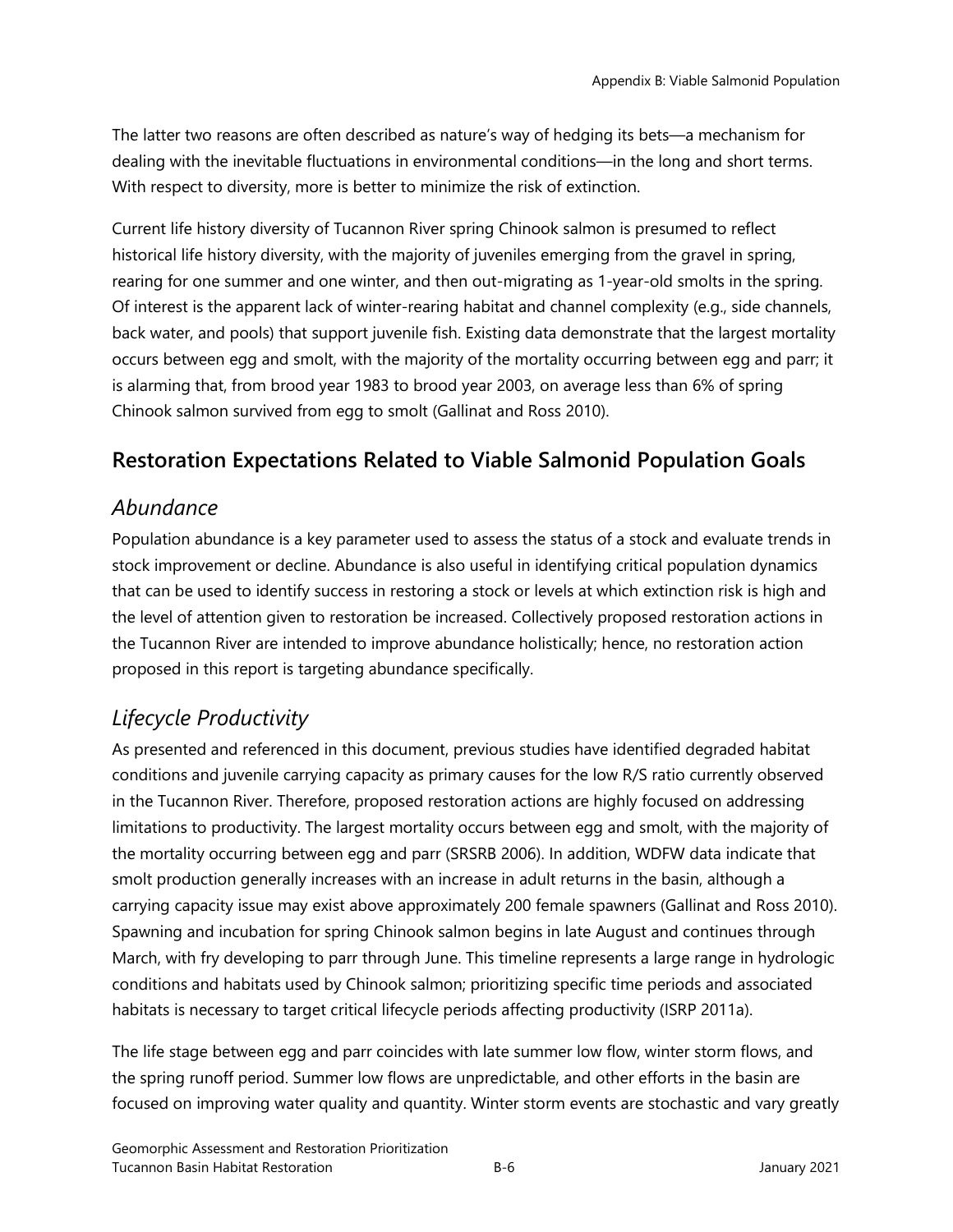in the effect that they may have on growth and productivity. For example, several consecutive years of minor peak flows, where impacts to fish are also minor, may occur between larger, less frequent flood events that have the ability to scour redds, resulting in significant losses to the run. Spring runoff flows occur each year and are relatively predictable in their magnitude and their effect on the habitat types required by juvenile salmonids; these habitats are currently lacking in the system. Data from smolt trapping in the lower river indicate that parr are arriving in the lower basin throughout the spring runoff period, long before their genetic signal should be initiating movement downstream (WDFW 2011). It is speculated that this may be occurring either because they are being flushed downstream and are not able to find suitable refuge habitat or because juvenile fish are actively seeking out habitats in the lower river because of the lack of refuge areas (carrying capacity) in the preferred rearing areas upstream.

Based on high egg-to-parr mortality and uncertainty related to much of the hydrologic cycle during the egg-to-parr timeline, improving habitat conditions for juveniles during the spring runoff period was determined to be of high priority and to provide the greatest certainty of success with respect to improving growth and productivity for the ESA-listed species collectively. Therefore, restoration actions that will provide hydraulic complexity; will improve or create side channels, alcoves, or hydraulic refuge and cover; or will improve low-lying floodplain connectivity will be considered to have high biological benefit when developing conceptual projects.

Installing necessary instream structure to provide adequate cover and complexity, while designing within the basin and reach-scale geomorphic context, will be critical to achieving both an immediate biological benefit and long-term restoration success. Hydraulic complexity and off-channel habitat projects will provide hydraulic refuge and rearing habitat for juvenile salmonids during moderate to high flows and will also provide more desirable habitat during lower flow conditions. LWD placements will provide refuge and cover and will be used to initiate a geomorphic response in many locations where natural channel development and floodplain connectivity can be achieved. Levee and riprap removal will remove stressors in the system, allowing for more natural geomorphic processes and promoting habitat recovery. See Appendix A for more details on specific restoration actions proposed for the Tucannon River.

Collectively, these improvements can re-establish natural "processes of material and energy transfer across the watershed that enables the formation and maintenance of productive habitat," identified by the Independent Scientific Review Panel (ISRP) for the Tucannon River (ISRP 2011b). It is expected that these improvements will promote the re-establishment of natural processes, which will increase habitat diversity and total rearing area available for juveniles and will improve their survival and productivity. The habitat improvements should also increase spawning and emergence conditions over time through improved energy dissipation from increases in channel complexity, improved temperature conditions, and improved distribution of nutrients and fine sediment across the floodplain.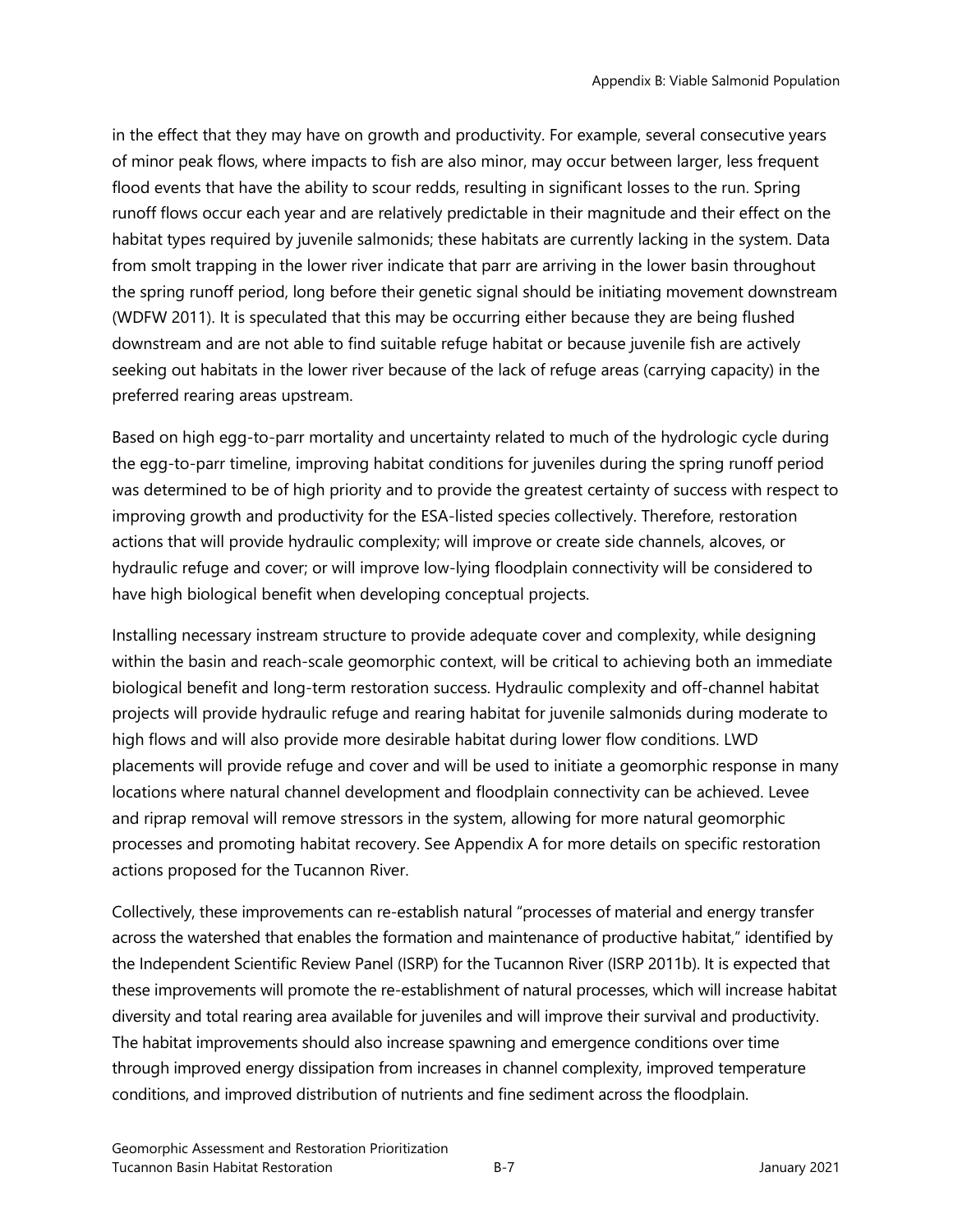## *Spatial Structure*

Improving the population spatial structure relates to improving habitat conditions throughout the river corridor such that habitat needs are met across the various life stages and hydrologic regimes, and the health of the population is not jeopardized by local environmental effects. The restoration approach for the Tucannon River does not focus exclusively on one reach or segment of the study area, but values both areas of the river currently experiencing high fish use, as well as areas with high restoration potential should a "full build out" of restoration opportunity be realized. This approach is further described below and in Section 4 of the main report.

In general terms, the restoration strategy for the Tucannon River is a holistic basin-scale approach that values both immediate and long-term biological benefits. Implementation of restoration projects will likely occur in high-use areas early to maximize growth and productivity in areas of current use. In addition, projects with high benefit and low cost will be highly recommended regardless of location to maximize the growth and productivity of the segment of the population currently using those areas. Projects implemented on the fringes of the current high-use areas will expand the linear extent of high-quality habitat throughout the river corridor, increasing the distribution and carrying capacity for fish using those areas. Projects removing stressors on habitat will allow for natural recovery of the system and better habitat continuity through the river in the long term.

This restoration strategy will improve the spatial distribution of the stock by improving existing highuse areas, implementing high-benefit/low-cost projects in non-high-use areas, expanding the size of high-use areas by implementing projects on the fringes of those areas, removing stressors affecting natural processes for long-term improvement of quality habitat throughout the river corridor production, and improving the spatial distribution of the stock.

# *Life History Diversity*

None of the proposed restoration actions will specifically target improving life history diversity within the target species.